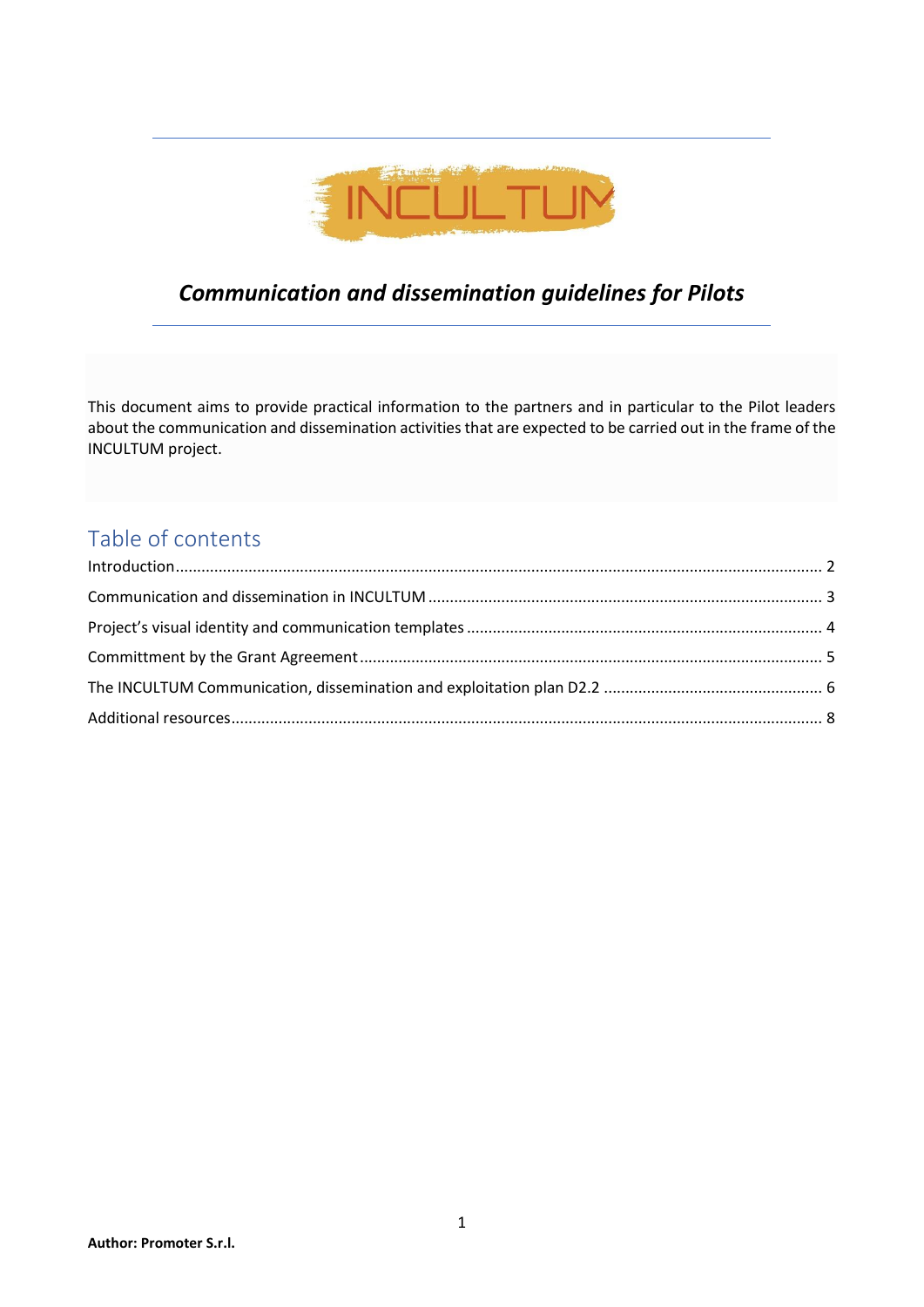



### <span id="page-1-0"></span>Introduction

Through the communication, the INCULTUM Pilots are expected to call for the attention of multiple audiences and stakeholders about the activities carried out on the territory and to promote the project's as a whole, in a way that can be understood also by non-specialists.

According to EC's recommendations, a good **communication** should

- start at the outset of the action and continue throughout its entire lifetime
- be strategically planned and not limited to ad-hoc efforts
- identify and set clear objectives (e.g. Are final and intermediate communication aims been specified? What impact is intended? What reaction or change is expected from the target audience?)
- be targeted and adapted to audiences that go beyond the project's own community, including stakeholders, media and the general public
- choose pertinent messages (e.g. How does the action's work relate to everyday lives of the targeted audiences? Why does the target audience need to know about the action?)
- use the right medium and means (e.g. Is the communication adapted to the right level local, regional, national, EU-wide? Does it use the right ways to communicate - one-way exchange such as website, press release, brochure, etc. or two-way exchange such as exhibition, school visit, internet debate, etc.? Where relevant, does it include measures for public/societal engagement on issues related to the action?)
- be proportionate to the scale of the action

Additionally, under Horizon 2020 beneficiaries should engage in dissemination activities and prepare for further exploitation. As Horizon 2020 is financed by EU citizens, the results of the funded projects should benefit to the largest number and the fruits of the research should reach the society as a whole.

**Dissemination** means sharing research results with potential users - peers in the research field, industry, other commercial players and policymakers. By sharing your experiments and research results with the rest of the scientific community, you are contributing to the progress of science in general.

**Exploitation** is the use of results for commercial purposes and/or in public policy-making.

The following figure 1 is taken from the guidelines provided by the European Commission to illustrate the scope of the communication, dissemination and exploitation activities to be carried out by the Horizon 2020 funded projects.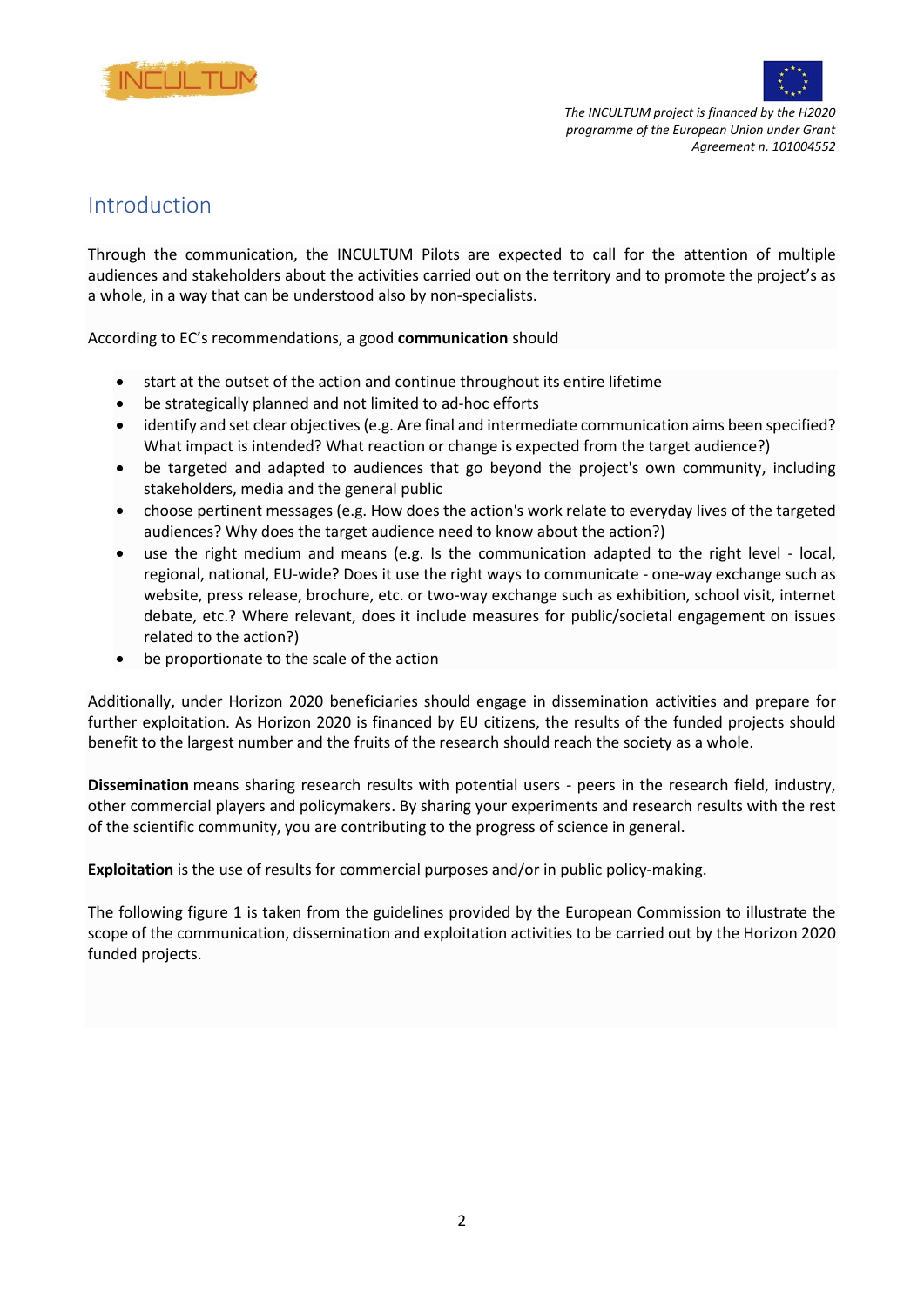





*Figure 1 – EC map*

## <span id="page-2-0"></span>Communication and dissemination in INCULTUM

There's often some overlap between dissemination, exploitation and communication, especially for close-tomarket projects. This is the case in particular of the INCULTUM project that is an Innovation Action. As a reference, please consider the role of the following WPs in the INCULTUM workplan:

| WP Number       | Title                                    | <b>WP Leader</b> |
|-----------------|------------------------------------------|------------------|
| WP <sub>2</sub> | Communication and Dissemination          | Promoter         |
| WP7             | Impact, evaluation and exploitation plan | CBS              |

In addition to WP2 and WP7, two other areas of work are complementary and need to be taken into account in the implementation of the communication and dissemination efforts, i.e.:

- Policy recommendations, tackled in WP4, led by UMB
- Training and networking, tackled in WP6, led by UNIPI.

All the partners have resources to be used for the scope of these WPs.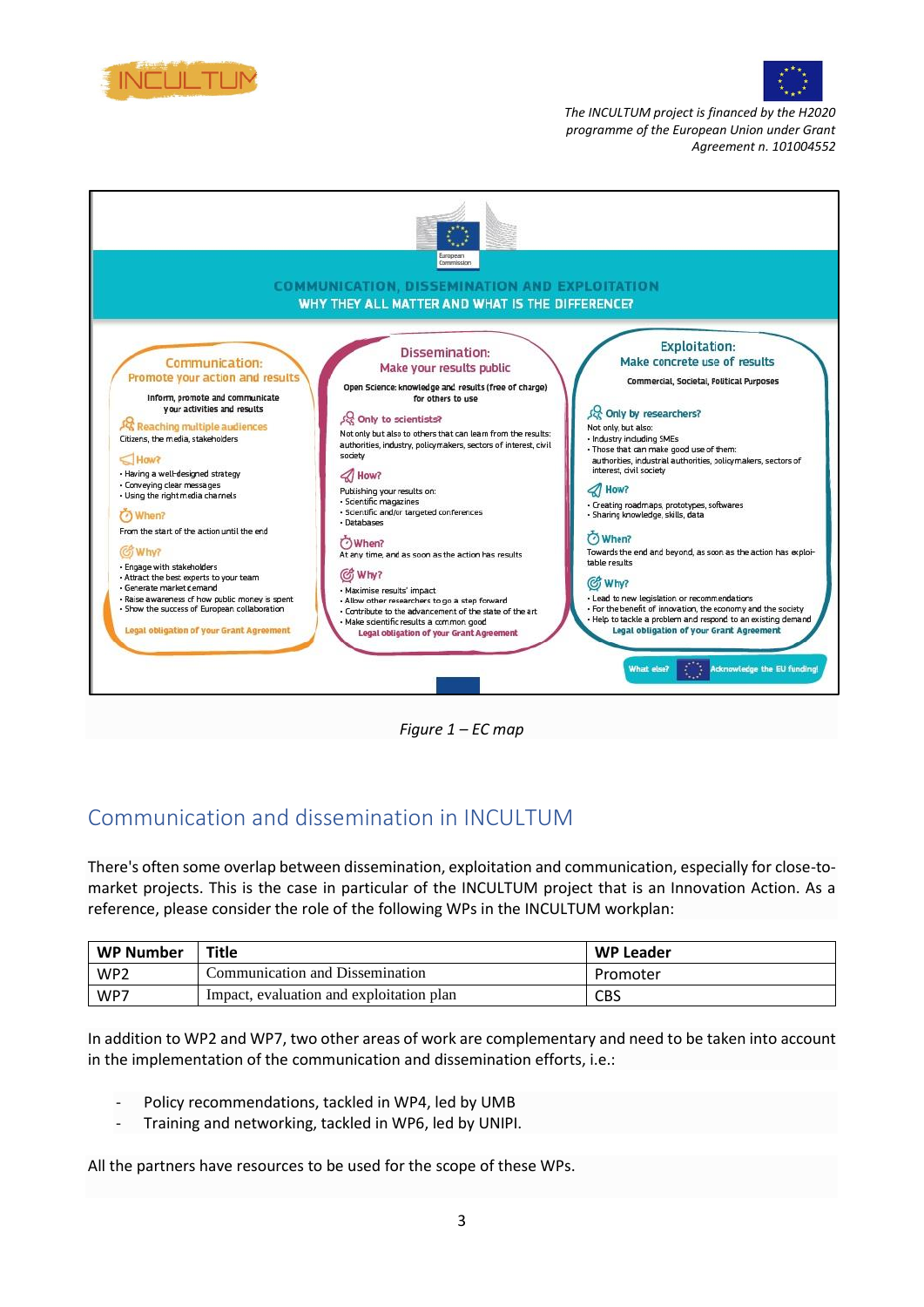



It is extremely important that the communication and dissemination actions that the partners do are well documented, so that it is possible to claim their costs appropriately, under project's budget. In this light, it is highly recommended that all the communication and dissemination efforts (events, meetings, papers and publications, printed materials, other tools, web-dissemination) are always reported. For this scope, a shared sheet was prepared to collect the list of communication and dissemination actions. This sheet is expected to be filled by all the partners, with reference to what they have done.

#### **>>> REMEMBER**

Always add information about your communication activities in the reporting sheet: **[https://docs.google.com/spreadsheets/d/1QHznsIBIgXhvd6AqoEXtE9c29sdcQhDp28Ex5qEu\\_os/edit](https://docs.google.com/spreadsheets/d/1QHznsIBIgXhvd6AqoEXtE9c29sdcQhDp28Ex5qEu_os/edit)**

There are three categories that you can choose:

- Online publications
- Events organized or attended
- Paper and academic publications

# <span id="page-3-0"></span>Project's visual identity and communication templates

The INCULTUM's logo is available in various formats and colours.

All the versions can be found in the project's repository.



*Figure 2 – INCULTUM logos*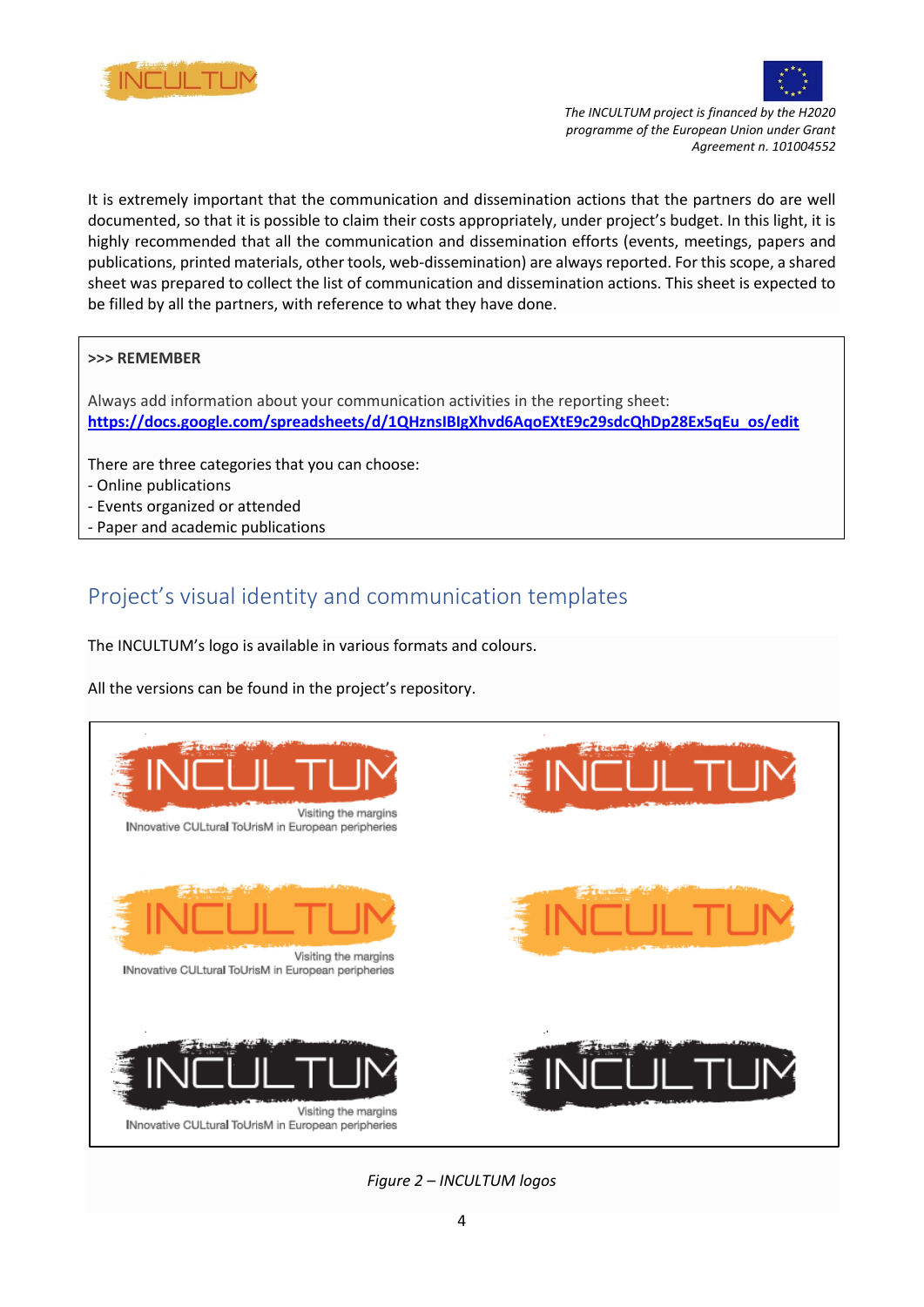



The INCULTUM logo is inserted in the following communication materials and templates that were developed for the use by the partners. They are available for download from the project's repository:

- Project's factsheet
- Ready-to-use powerpoint general project's presentation
- Empy powerpoint template

Also, a Press kit page of the website collects ready-made communication materials, about the project, its research and about the Pilots. The page grows as long as new materials are produced and made available by the Pilots. All these materials are available for download, for public use.

#### **>>> REMEMBER**

Useful links:

Project's repository: **<https://incultum.eu/project/reserved-area/>** (for partners only)

Press kit page: **<https://incultum.eu/project/press-kit/>** (publicly available)

### <span id="page-4-0"></span>Commitment by the Grant Agreement

The beneficiaries of the EU funded projects must promote the action and its results, by providing targeted information to multiple audiences (including the media and the public), in a strategic and effective manner and possibly engaging in a two-way exchange [\(Article 38 of the model grant agreement\)](https://ec.europa.eu/research/participants/data/ref/h2020/mga/gga/h2020-mga-gga-mono_en.pdf#page=72).

In other words, it is mandatory to give explicit visibility of the EU funding in all the communication and dissemination tools, by including:

- EU emblem (basic version available in the project's repository)
- Acknowledgement of EU funding in an explicit sentence

For example, the sentence can say:

e.g.: The INCULTUM project 2021-2024 is financed by the H2020 programme of the European Union under Grant Agreement n. 101004552

e.g.: This event is realized as part of INCULTUM project financed by the European Union

e.g.: This activity is part of H2020 INCULTUM project, financed by the European Union

#### **>>> REMEMBER**

Include always the project's logo and provide visibility of EU funding in any material you use and produce for communication and dissemination.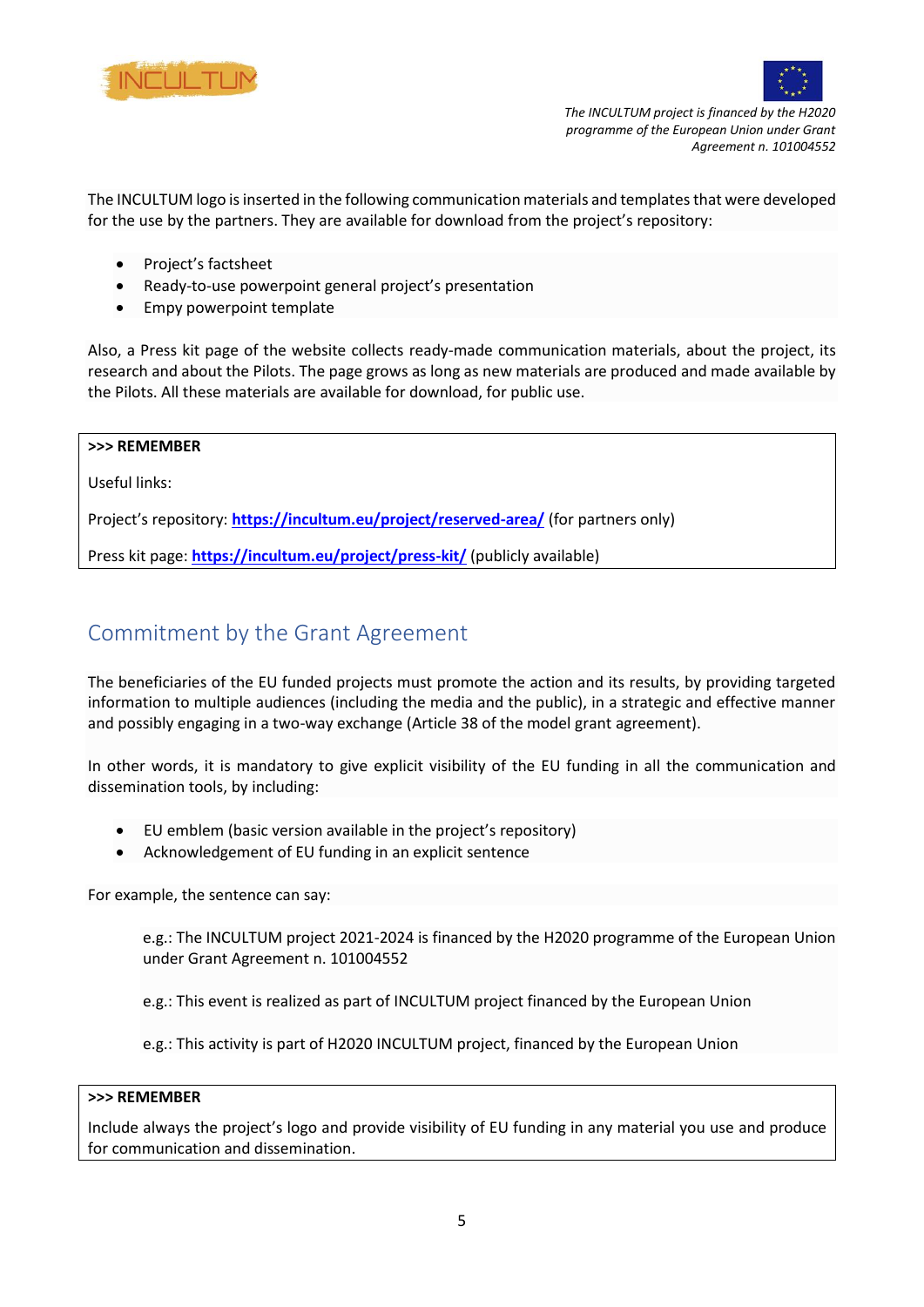



## <span id="page-5-0"></span>The INCULTUM Communication, dissemination and exploitation plan D2.2

Deliverable D2.2 provides the initial plan that details activities and strategies for dissemination and communication, for both the project overall and for the local communication by the Pilots. It also provides insight on the development strategy for an INCULTUM network of stakeholders and followers.

In practical terms, in order to support project's communication and dissemination, this plan aims to clarify key messages, main project outputs and target audiences and to select appropriate tools and channels in order to meet the information needs of a wide, differentiated audience.

All the INCULTUM partners are committed to promote the project in the ways they consider most appropriate for maximizing outreach.

There are two levels to keep in consideration:

#### **1. European level (project as a whole)**

The communication at European level aims to reach stakeholders who are not yet informed about the INCULTUM initiative and those who have expressed their interest to be kept informed. The main tools to achieve this objective are:

- The project's website
- The project's blog
- The project's newsletter
- Participation in third parties' events (e.g. conferences, workshops and meetings)
- The project's final conference
- The INCULTUM Book

Furthermore, efforts to establish cooperation agreements with other projects and initiatives in the area of cultural tourism and cultural participation are deployed in order to create a network of stakeholders at European level. A page of the project's website is constantly updated with the lists the collaborations established: <https://incultum.eu/collaborations-and-stakeholders/>

The communication and dissemination of the project as a whole is coordinated by partner Promoter s.r.l.

#### **>>> REMEMBER**

Please, collaborate to project's promotion by sharing news and information in your own communication channels and networks of colleagues, stakeholders, and peers.

A good idea is to create a page about INCULTUM on the websites of your own organisation.

#### **2. Local level (Pilots)**

The communication at local level is managed within the Pilots, with the aim to stimulate the interest and to support the engagement of local stakeholders.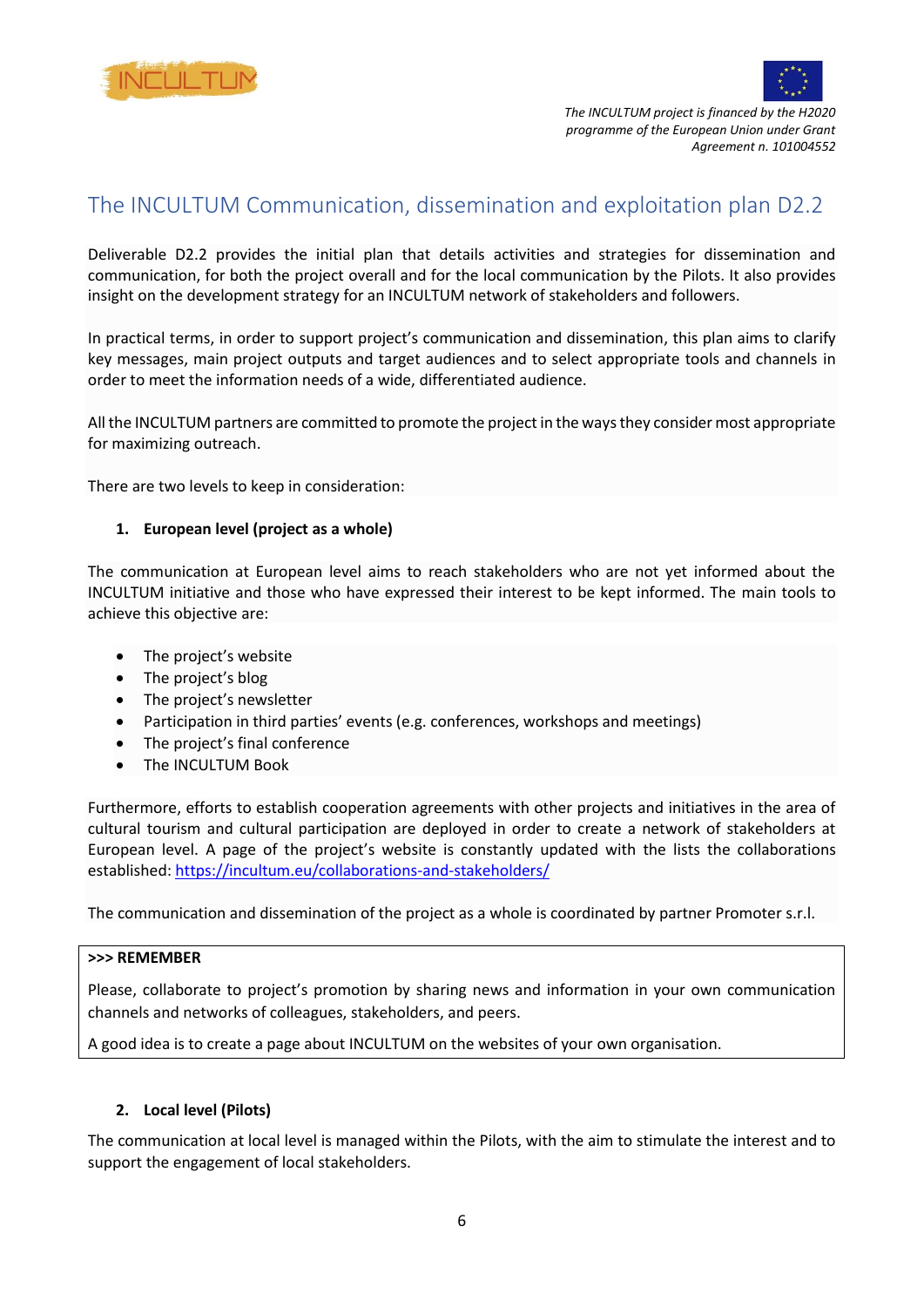



Use of national languages is important to establish a better interaction with local communities and policy makers and thus it is recommended.

Various tools can be put in place by the Pilot leader as appropriate, including meetings, seminars, dissemination materials, promotional events, etc.

#### **>>> REMEMBER**

Please, always inform Promoter about any communication activity or tool that you implemented for your Pilot, so that we can give visibility to your actions, in the project's website and through the blog.

#### **Target Audience**

At local level, the communication and dissemination actions aim at sharing information about the Pilot approaches and to encourage the use of their outcomes for the cultural promotion of the respective areas.

The following table extracted from the D2.2 provides a synthetic view of the components of the ecosystem of local stakeholders that is targeted by INCULTUM, as well as the scope of the actions carried out and the tools put in place by the project to interact with this ecosystem. Of course, this table is not exhaustive and Pilot leaders are free to address their audiences in the ways they deem most appropriate.

| <b>Local stakeholders</b>                            | Scope of communication and dissemination, and example of tools                                                               |
|------------------------------------------------------|------------------------------------------------------------------------------------------------------------------------------|
| Local public<br>administrations and<br>policy makers | Communication:                                                                                                               |
|                                                      | To provide information and to raise awareness of the benefit of the<br>Pilot at social and cultural levels, in the territory |
|                                                      | Dissemination:                                                                                                               |
|                                                      | To get endorsement and to support the Pilot actions during the<br>project period                                             |
|                                                      | To foster the development of sustainability actions to continue the<br>promotion of the area in the future                   |
|                                                      | Examples of tools: Policy papers, meetings with local administrators                                                         |
| Tourism industry on the                              | Communication:                                                                                                               |
| territory                                            | To provide information and raise awareness of the benefit of the<br>Pilot for local SMEs and tourism businesses              |
|                                                      | Dissemination:                                                                                                               |
|                                                      | To establish cooperation and networking to enlarge the impact of<br>the project                                              |
|                                                      | Examples of tools: Training within the framework of the Pilots; training<br>portal; Pilot sessions on the website            |
| Local communities,                                   | Communication:                                                                                                               |
| citizen action groups,<br>etc.                       | To provide information and to raise awareness of the Pilots                                                                  |
|                                                      | Dissemination:                                                                                                               |